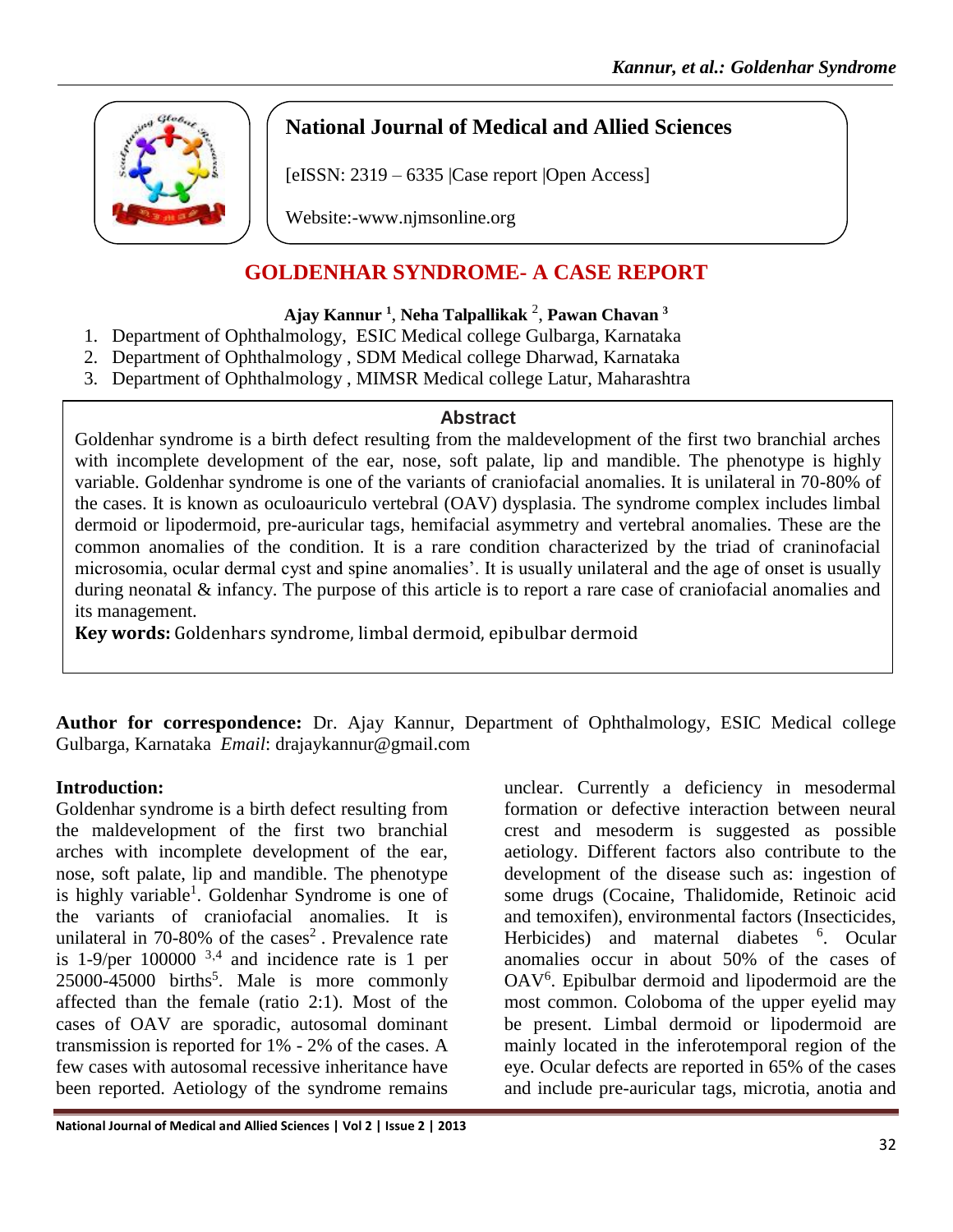conductive hearing loss. Vertebral anomalies are combination of hemivertebra, fused ribs, kyphosis and scoliosis. Additional features 7,8 such as cardiac, genito-urinary and pulmonary systems can also be affected.

## **Case report:**

An 8 years old girl reported at the Ophthalmology department of MIMSR medical college, Latur Maharashtra, on 03rd may 2013 with complains of swelling of the lower and outer part of the both eyes associated with preauricular tags, hemifacial asymmetry and abnormalities in the spine in the form of scoliosis. The swelling in the inferotemporal region of the both eyes was gradually increasing and causing obstruction of the visual axis. Coloboma of left eye upper lid was present in the form of a notch. These symptoms were consistent with the diagnosis of Goldenhar syndrome.

The patient was examined thoroughly. Ocular examination revealed a small soft mass of the left eye locating in the inferotemporal region obscuring the visual axis. But her visual acuity was 6/6 in both eyes. Fundoscopic examination was found normal. ENT examination revealed preauricular tags present in the left ear. No other abnormalities were detected. Systemic examination like cardiovascular, pulmonary and genito-urinary systems was done but no abnormalities were detected. The laboratory investigations were within normal limits. Electrocardiography was normal; X-ray chest (postero anterior view) showed nothing abnormality detected, while X-ray of the vertebral column showed scoliosis. Complete excision of the dermoid cyst was achieved. The patient was operated under general anaesthesia for his visual and auricular anomalies. The result was satisfactory without any complications. The postoperative course was uneventful and the child was transferred to Paediatrics department for multidisciplinary management of skeletal abnormalities. Now the patient is cured and leading a normal life.

## **Discussion:**

Goldenhar syndrome is known as oculoauriculo vertebral dysplasia. It is proposed to represent a

variant of hemifacial microsomia group. It includes hemifacial hypoplasia, oculoauriculo vertebral dysplasia and first and second arch syndrome. The involvement is unilateral in  $70\% - 80\%$  of cases  $2.9$ . Ocular manifestations are limbal dermoid or lipodermoid and occasional coloboma of the upper eye lid. Limbal dermoid is more common than lipodermoid. It is usually present in the inferotemporal quadrant and can be bilateral in 25% cases<sup>7</sup>. There are two types of limbal dermoid large and small. The larger one interferes with the visual axis causing astigmatism and predisposing to secondary strabismus from anisometropic amblyopia. Other associations are Duane Retraction syndrome and lower incidence of decreased corneal sensation; cataract and iris abnormalities $10,12$  Ear tags are common. Inner ear anomalies are occurring in some cases. The central nervous system is occasionally affected. Vertebral anomalies are common which includes kyphosis, scoliosis and lumber lordosis. Hemifacial asymmetry is also common. Other findings include microtia, macrosomia and mandibular anomalies. The clinical diagnosis is based on the obvious clinical findings and other laboratory and radiological findings. The most common complaints are swelling in the left eye lid, preauricular tags, difficulty in opening of the mouth and difficulty in walking occasionally. Only spina bifida is detected by skiagram does not significantly affects the child. Treatment of the disease varies according to the severity of the manifestation<sup>13</sup>. With regard to the rule of ophthalmology is aimed first at strong amblyogenic risk causing obstruction of the visual axis, severe astigmatism or strabismus, second at ocular exposure (due to large coloboma or large limbal dermoid preventing lid closure), third at working with craniofacial surgeon in case of severe muscular weakness that requires reconstruction of the upper face. Systemic treatment may be related for cardiorenal or CNS malformation<sup>11</sup>. Surgical treatment of the condition related to large coloboma requires surgical repair and spectacle correction, large limbal dermoid needs excision of the dermoid with lamellar keratoplasty. Severe anomalies of the mandible require reconstruction with bone graft. In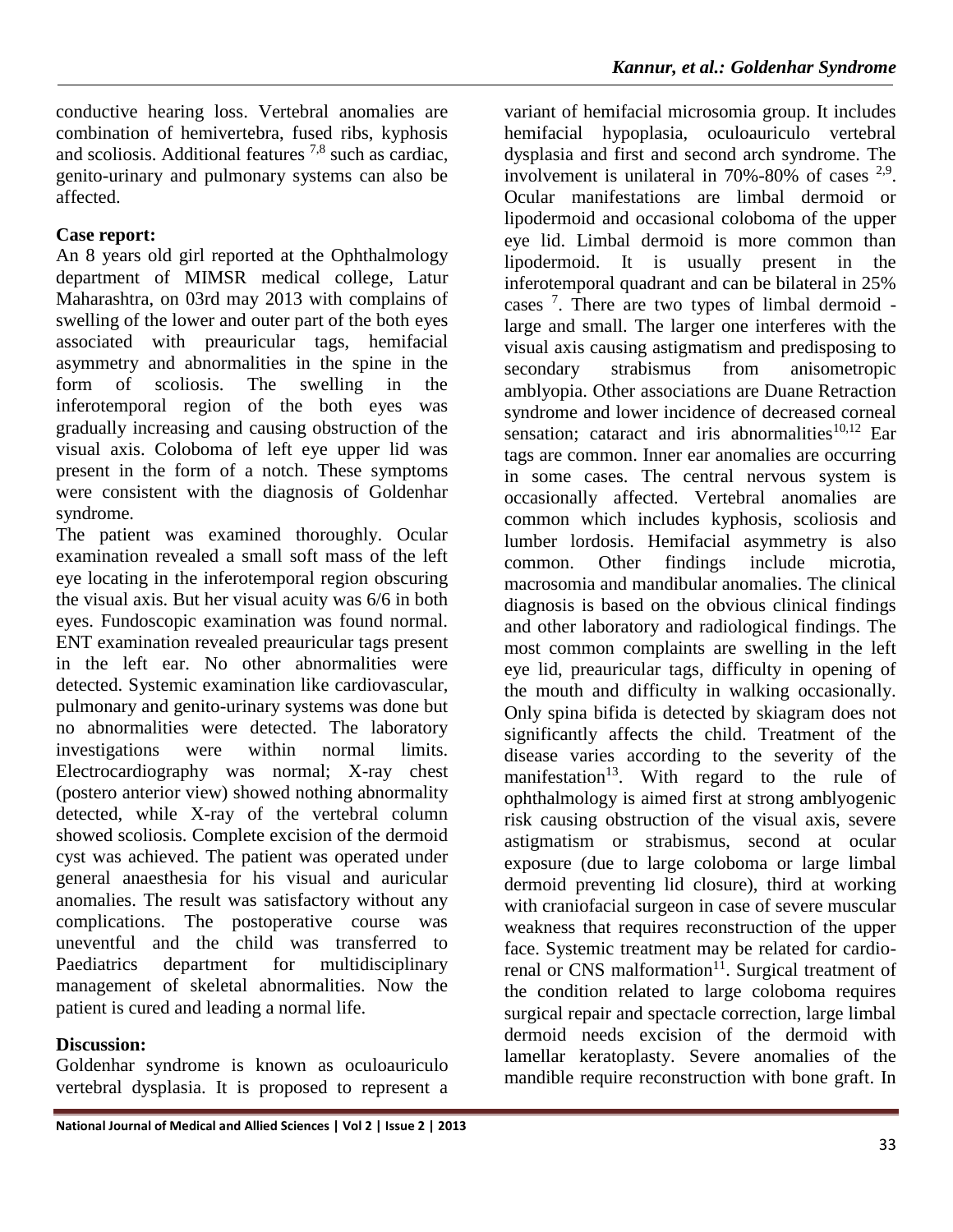case of microtia or other ear defects needs extensive ear reconstruction to be done within 6-8 years of  $age<sup>12</sup>$ . If the facial or congenital malformations are severe speech therapy is required<sup>13</sup>. In this particular case there were anomalies of eye and ear that was corrected by surgical intervention without any complications. Patient is now cured and leading a normal life.

#### **Conclusion:**

Goldenhar syndrome is a rare congenital abnormality associated with cosmetically unacceptable defects whose management may pose numerous challenges and requires a multistage and multidisciplinary approach for its optimal management.



**Fig-1**: Limbal dermoid

### **References:**

- 1. Jack J Kanaski, Clinical Ophthalmology, 5th edition, Butterworth's London, 2005: Page 92, 607.
- 2. Basic AAO and clinical science course, 2003-2004, Section- 6, Page 391-92
- 3. Bayraktar S, Bayraktar ST, Ataoglu E, Ayaz A, Elveli M. Goldenhar's syndrome associated with multiple congenital abnormalities. J Trop Pediatric. 2005; 51(6):377-9.
- 4. Beck AE, hudgins L, Hoyme HE. Autosomal dominant Microtia and ocular coloboma: new syndrome or an extension of the oculo-auriculo-vertebral spectrum? Am J Med Genet 2005; 1; 134(4):359-62.



**Fig-2**: Pre- auricular skin tag

Competing Interest: None declared Funding: Nil

- 5. Cohen J, Schanen NC. Branchial cleft anomaly, congenital heart disease, and biliary atresia: Goldenhar complex or Lambert syndrome? Genet Couns. 2000;  $11(2):153-6.$
- 6. Gorlin RJ, Jue KL, Jacobsen U, Goldschmidt E. Oculo-auriculovertebral dysplasia. J Pediatr.1963; 63:991-999.
- 7. Goldenhar M. Associations malformatives de l'oeil et l'oreille, en particulier le syndrome dermoide epibulbaire-appendices auriculaires-fistula auris congenital et ses relations avec la dysostose mandibulo-fistula auris congenita et ses relations avec la dysostose mandibulo-faciale. J Genet Hum